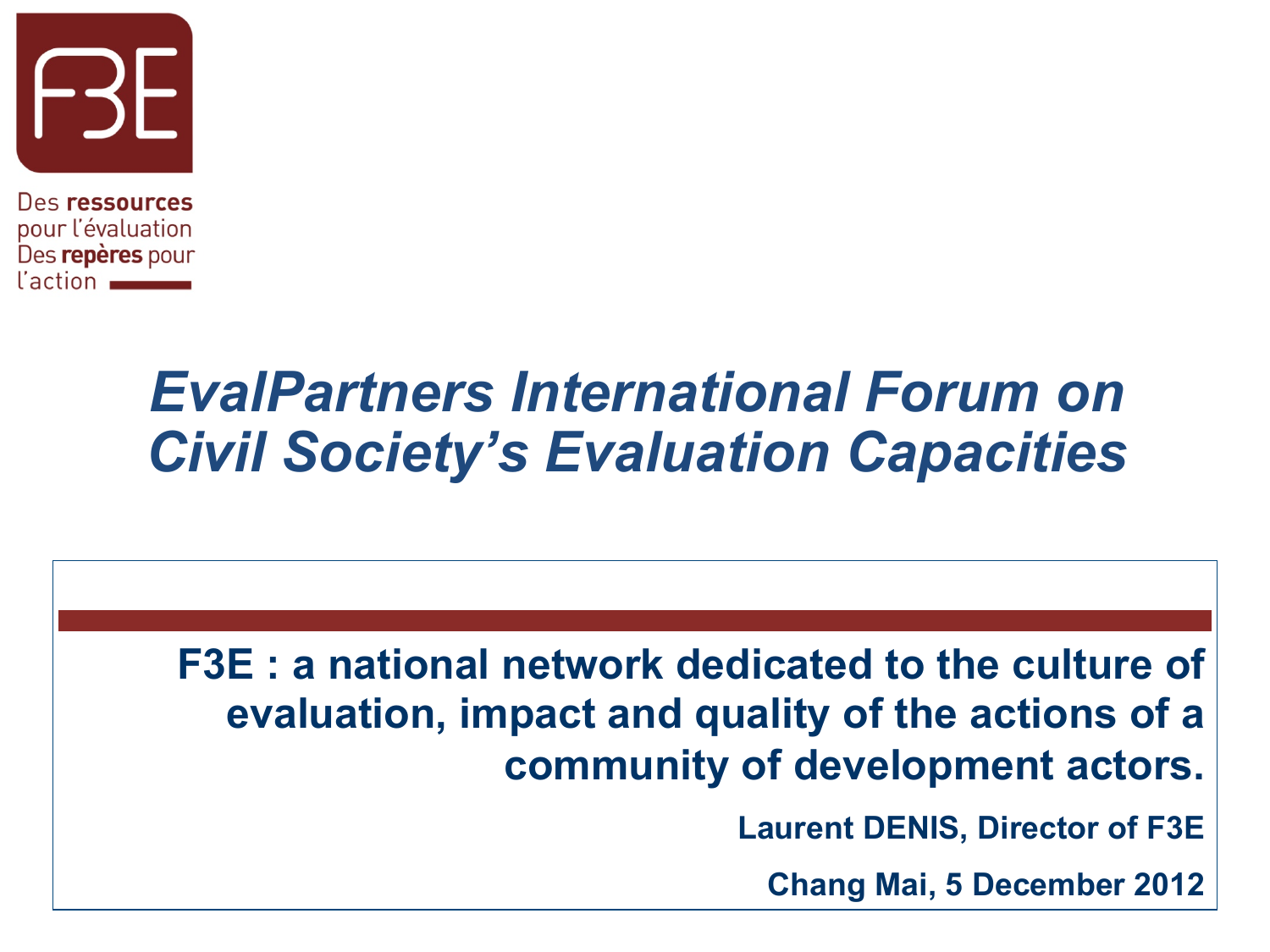

- **1. Brief presentation of F3E**
- **2. Strategy to enhance individual capacities to conduct credible and useful evaluations**
- **3. Three factors of success**
- **4. Key lessons learned and advice to share**
- **5. Next steps**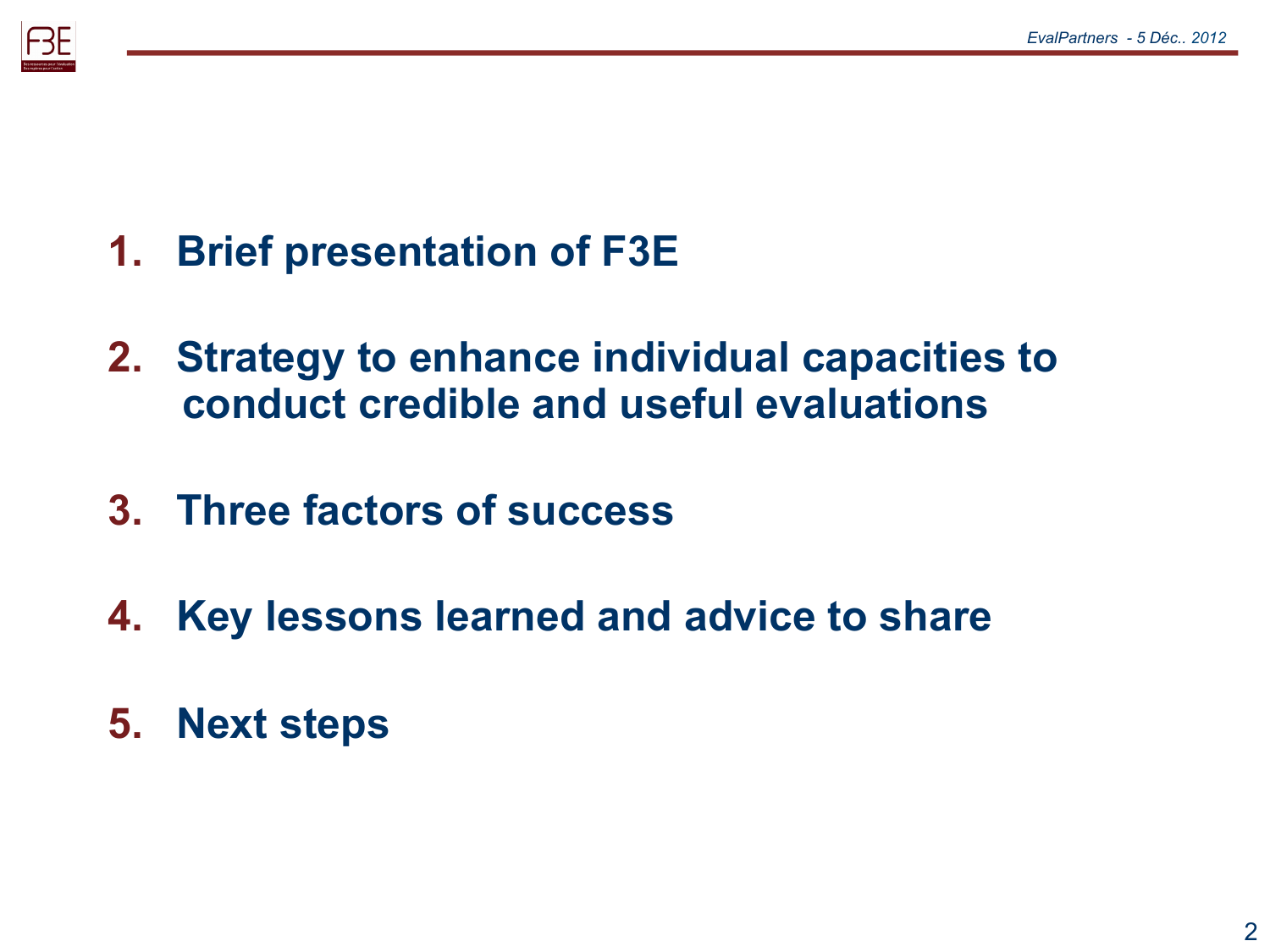

# *1. Brief presentation of F3E*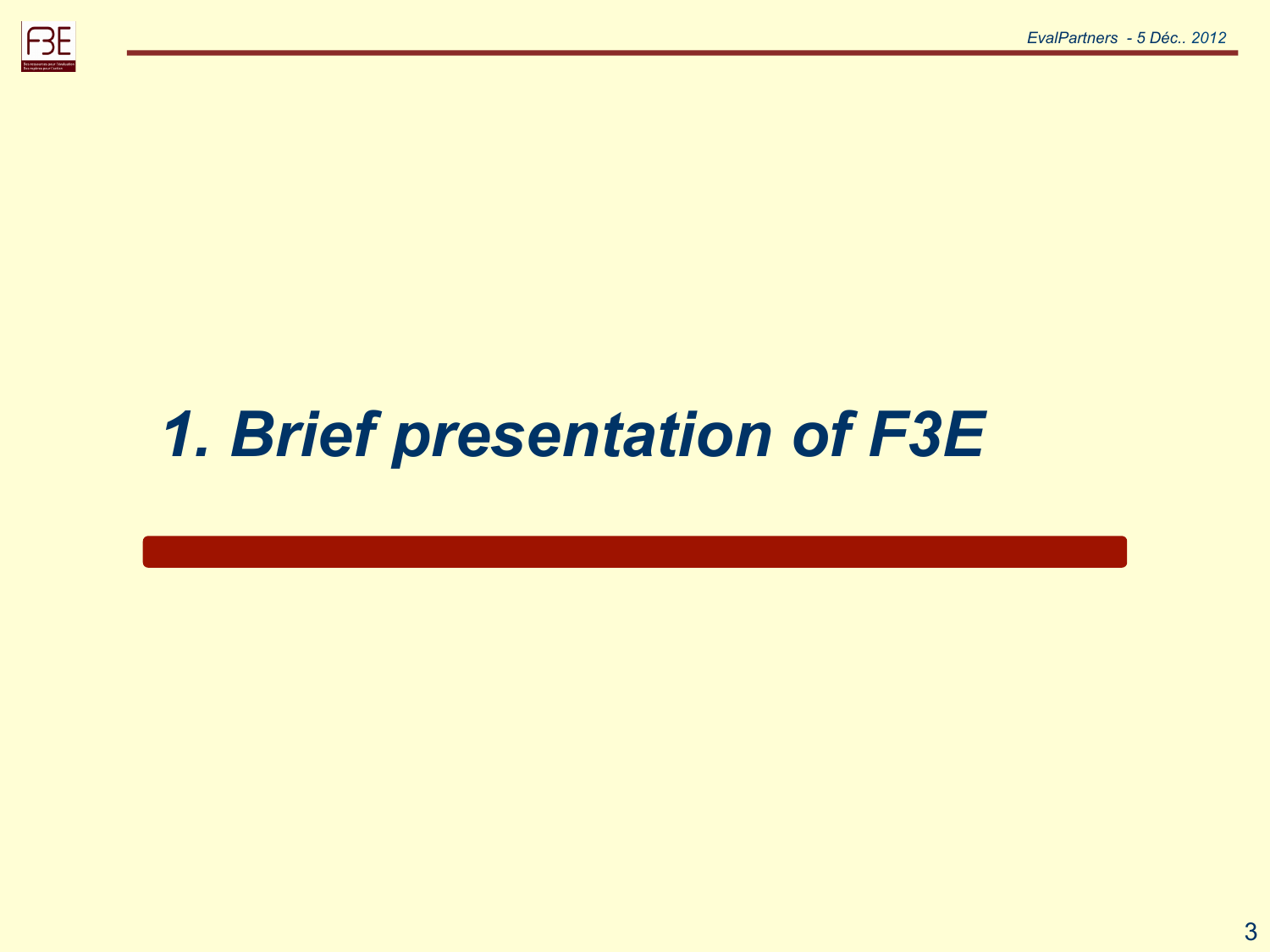

 **F3E is a French not-for-profit network dedicated to the evaluation, impact and quality of the development activities implemented by its members. It is currently made up of approximately 100 members, namely NGOs, local governments and hospital centres, all conducting international solidarity, decentralised cooperation or inter-hospital activities.** 

 **It was created in 1994 following a concerted initiative with the State (Ministry of Foreign and European Affairs) around the shared goal of spreading the culture of evaluation as a step in the on-going improvement of action (whence the founding credo of F3E,** "**evaluating in order to evolve**"**).**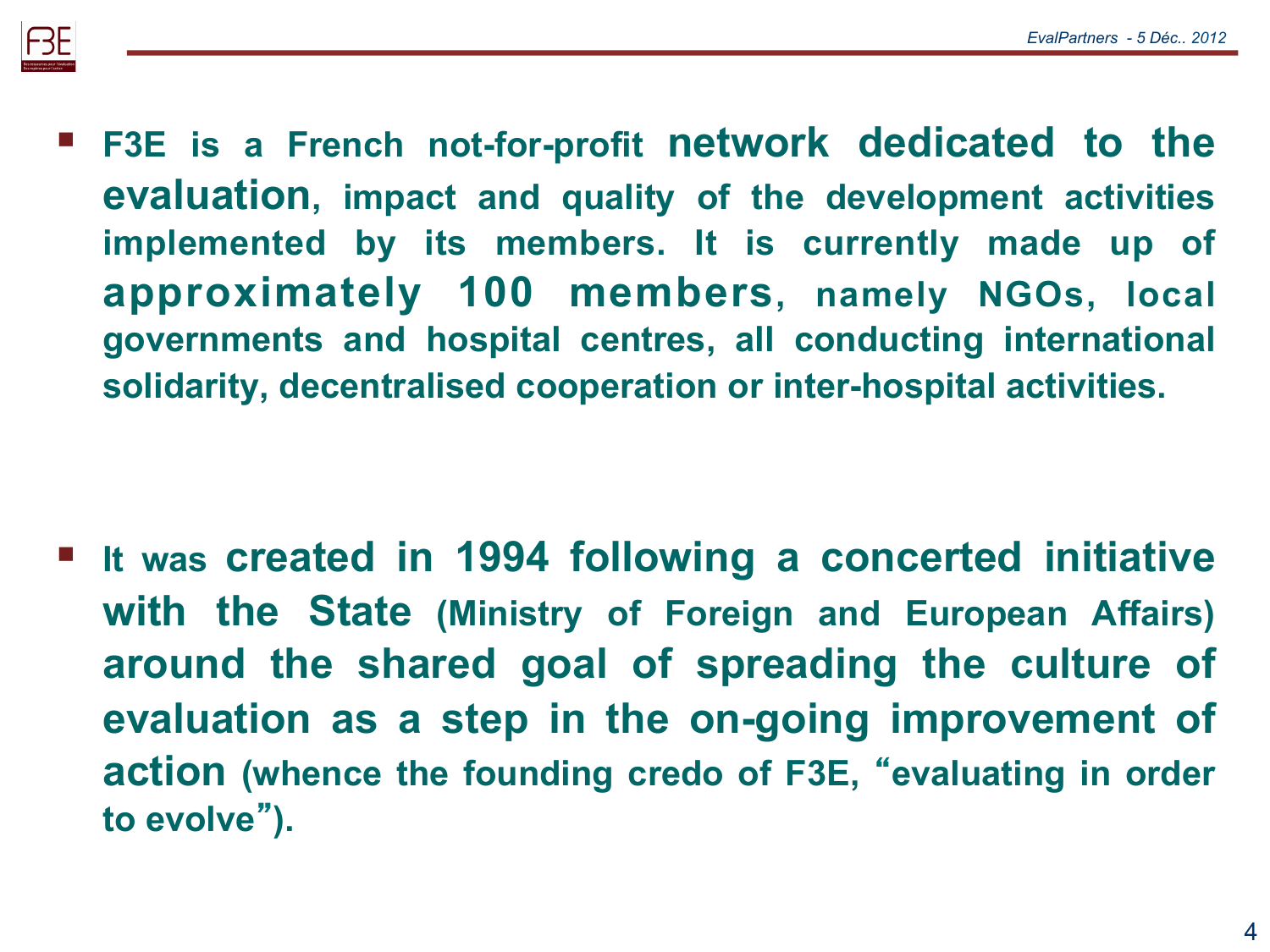

- **The overall objective of F3E since its creation has been to help its members to become more professional, by giving them recourse to study procedures and external expertise, in response to their particular needs as development actors.**
- **F3E is a system of pooling means (human, financial, methodological, expertise, experience, etc.), a resource centre dedicated to evaluation, impact and quality of development actions.**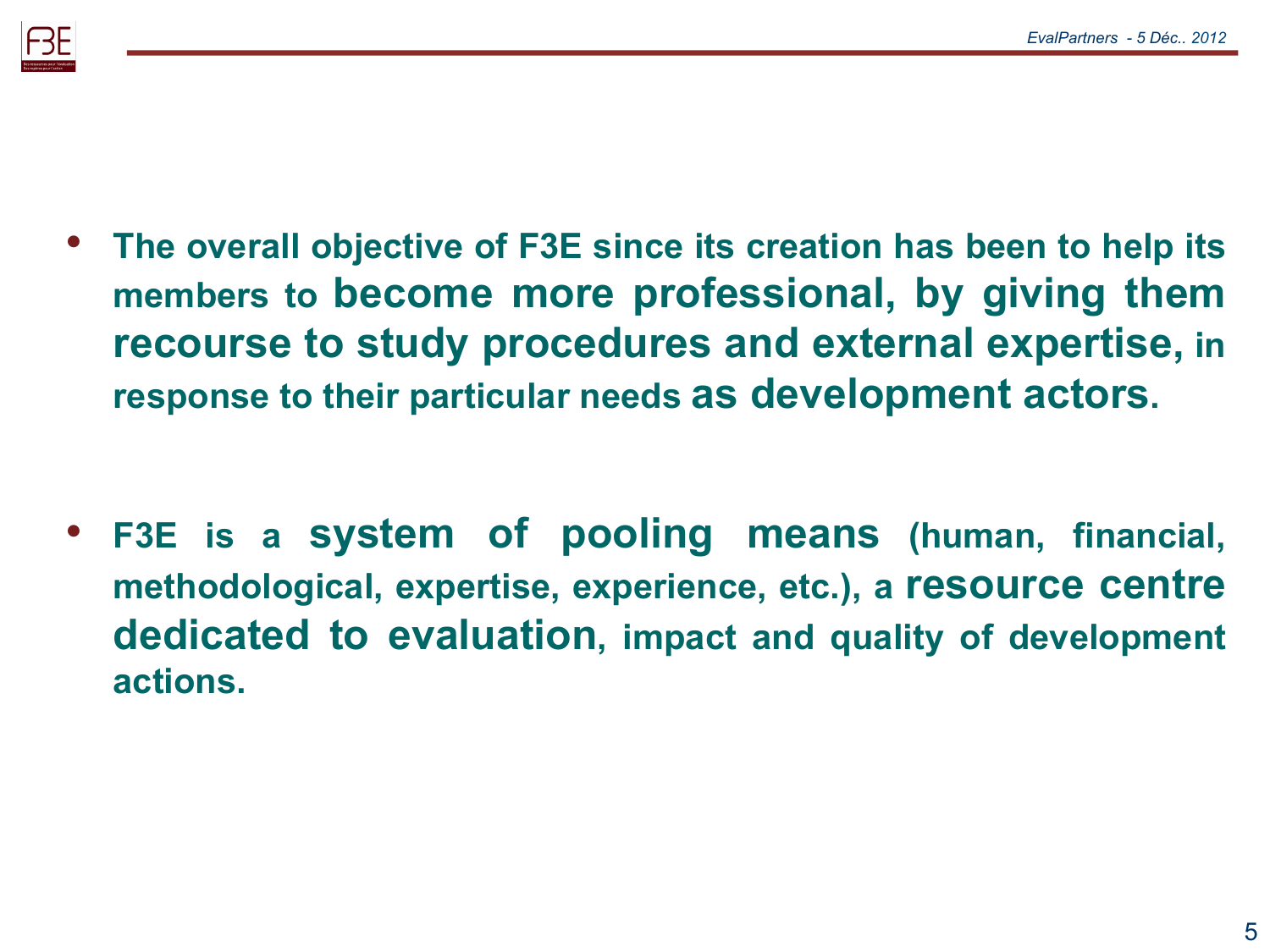

- **Promoting culture of evaluation in NSA organisations as sponsors and users of evaluation is at the heart of F3E's identity and its project. For F3E :**
- **what can be learned from evaluation is more important than accountability ;**
- **each evaluation has its specificities and must be "tailor-made" in its conception and implementation, by and for the actors who participate in it and use its results ;**
- **the two main factors that make up the utility of an evaluation are, on the one hand, its appropriation by the actors who sponsored it and, on the other hand, the external opinion that it brings.**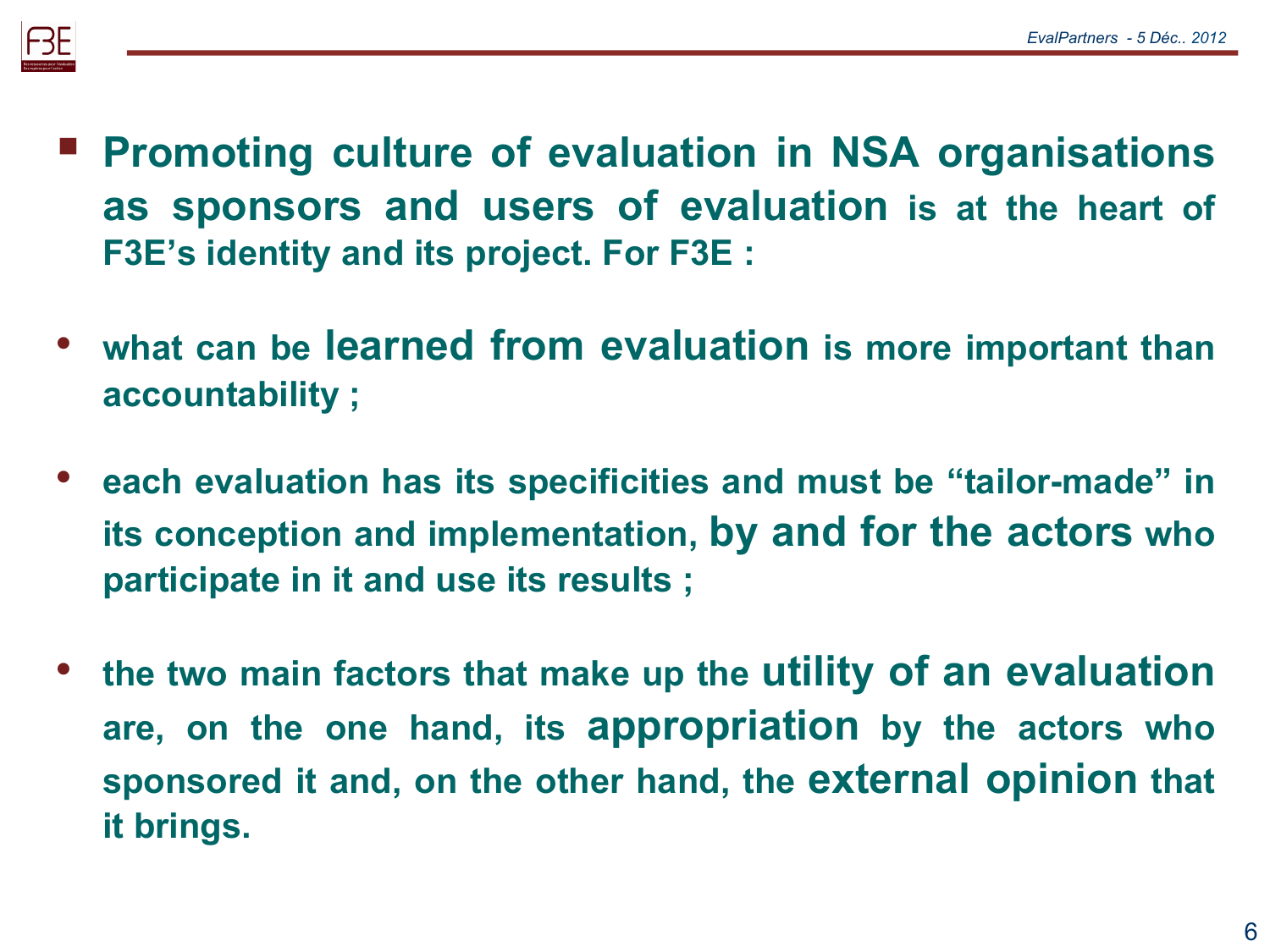

## *2. Strategy to enhance individual capacities to conduct credible and useful evaluations*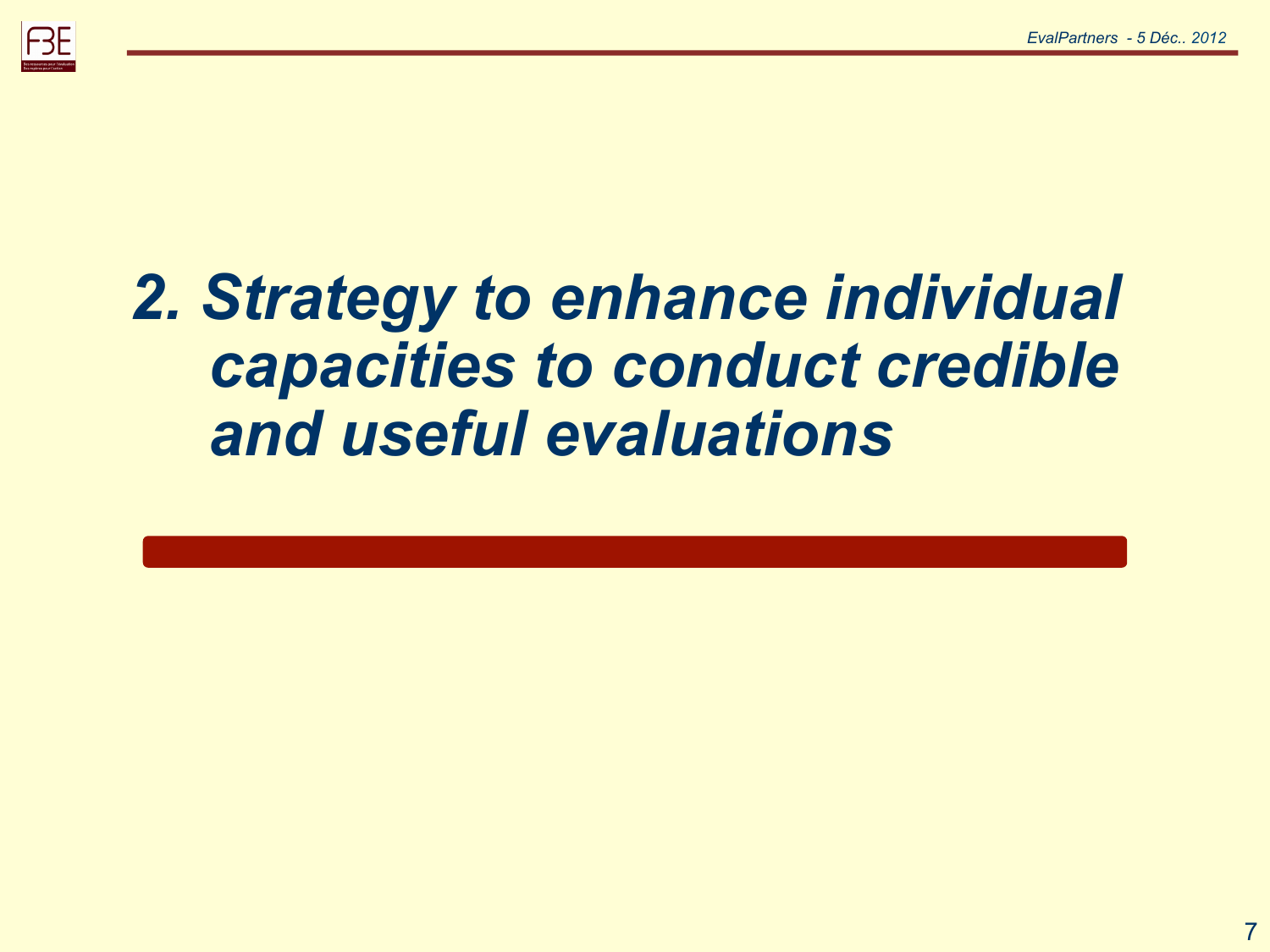

- **F3E is working today around two operational axes broken down by type of activity; its activities taken as a whole make F3E a sort of resource centre:**
- **Strengthening individual learning capacities, achieved through activities involving mentoring, study co-funding, advising support, training in methodology and making tools and methods available.**
- **Coordinating the network with an eye towards mutual learning: through activities involving approval and dissemination of studies, working groups, sharing practices, production of tools and knowledge.**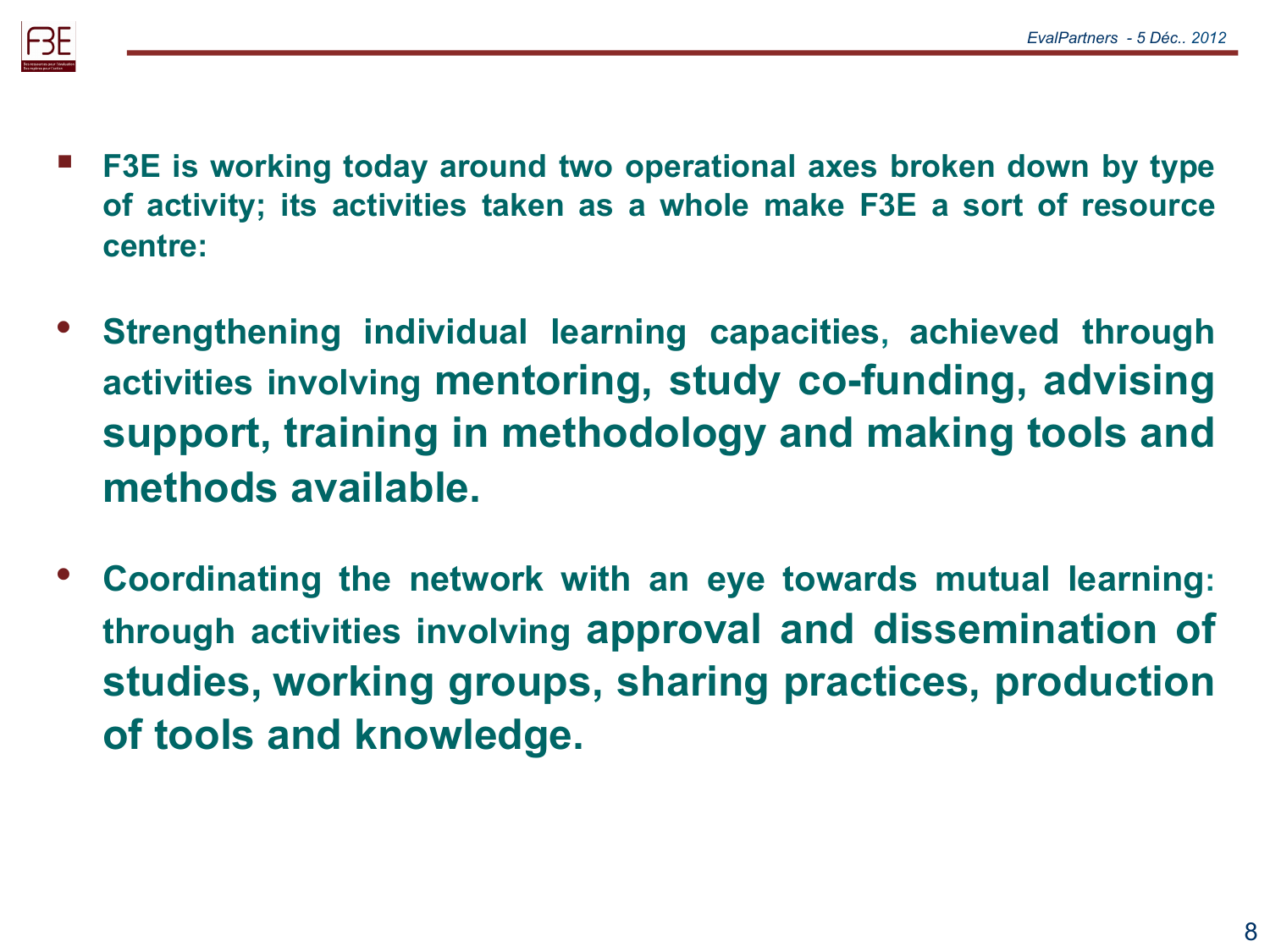

- **The key role of F3E is that of "Demanding Third-Party Mediator and Mentor"**
- **Demanding Third Party = guarantee of quality, usefulness, credibility and objectivity in the process of external evaluation**
- **Mediator = organisation of dialogue and cooperation among the stakeholders of an evaluation**
- **Mentor = strengthening the capacities of the sponsors/ users, even those of consultants/evaluators**
- **Its role as a demanding third party contributes to professionalising the evaluators, and its methodological productions are useful to both the evaluators and those who sponsor the evaluations.**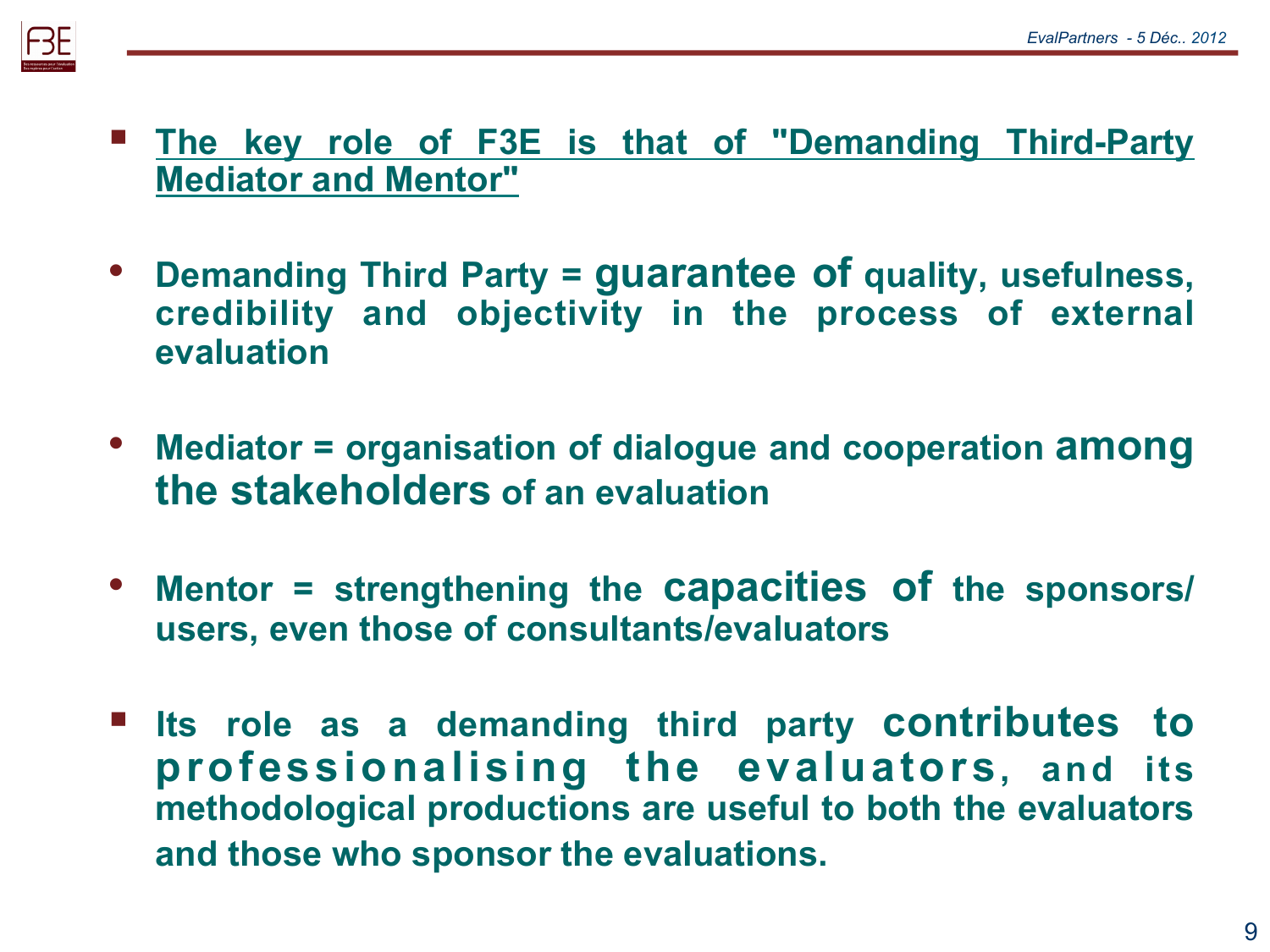

 **Concretely, F3E guides the phases of evaluation conception (creation of the terms of reference), the choice of external evaluators (invitations to tender and selection), interfacing with the external evaluators (framework, approval of intermediate and final reports) and possibly the evaluation steering committees that it may be called upon to run.** 

 **F3E can also assist in the application of evaluation results and in decision-making based on the evaluators' recommendations.**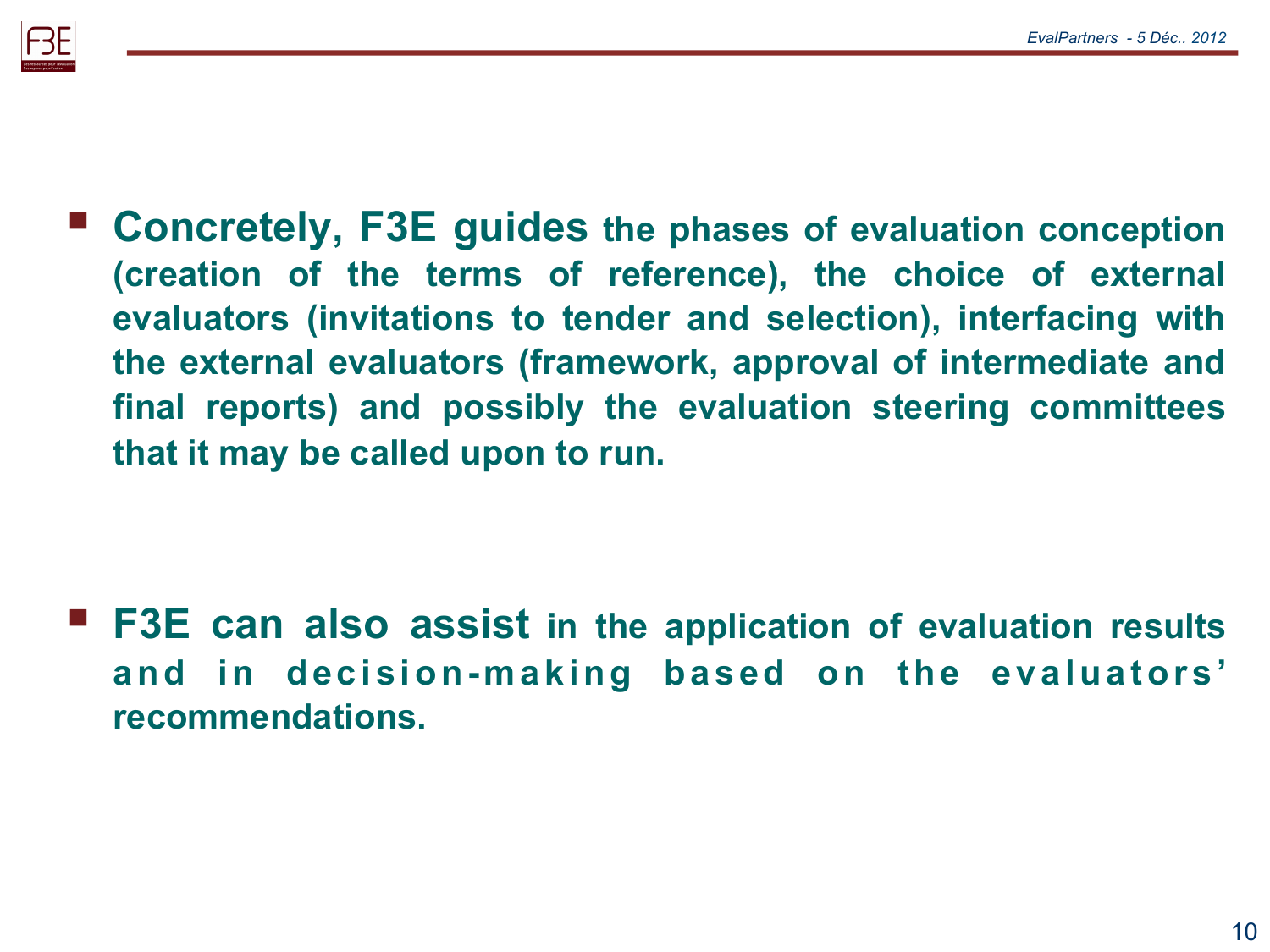

# *3. Three factors of success*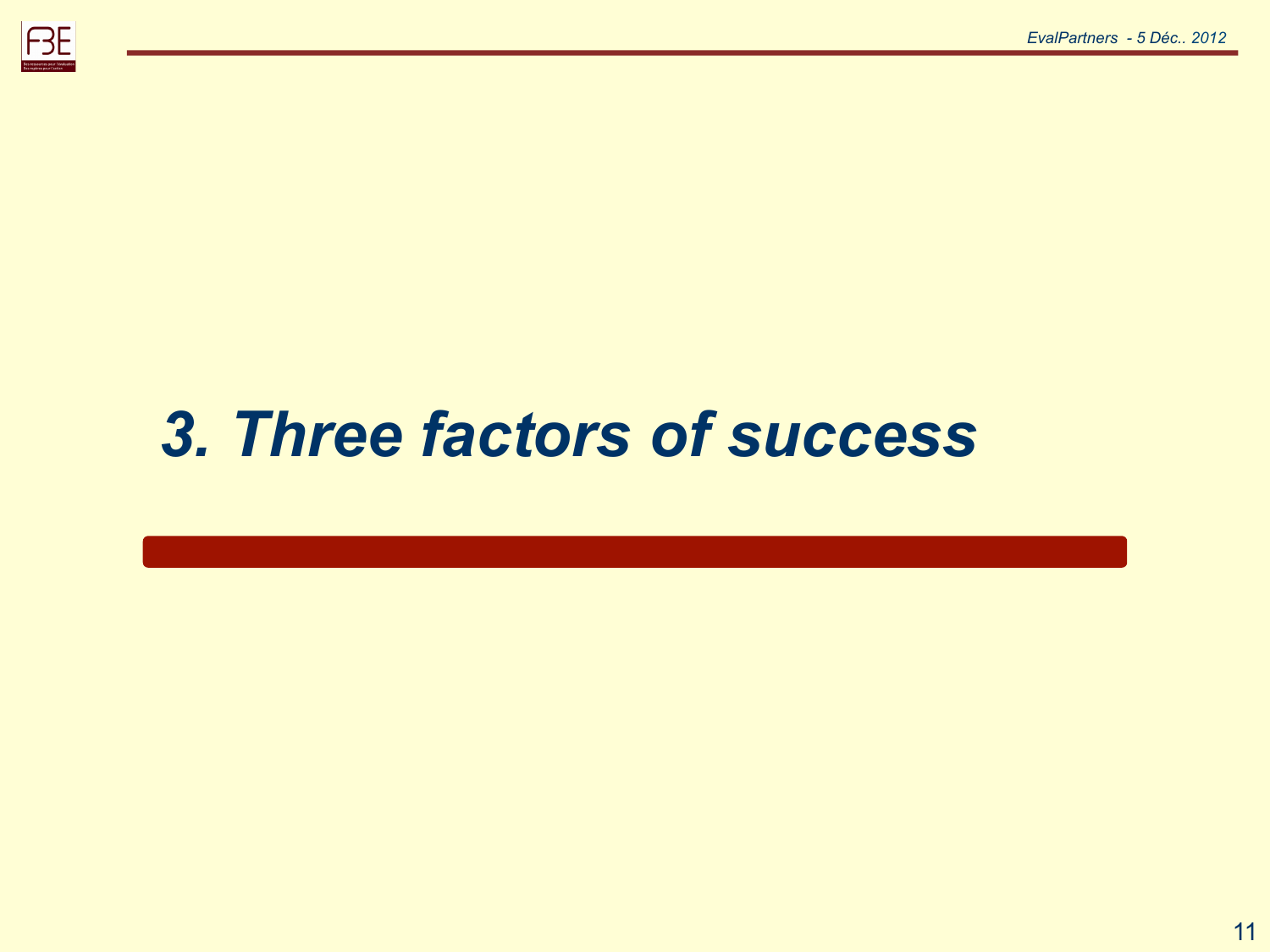

- **The main strength of F3E is that it is anchored to concrete mentoring of analysis and improving actions on the one hand, and its collective and multi-actor aspect on the other hand, which enables F3E to structure the strengthening of individual capacities and collective learning.**
- **It is thus a very operational system, specialised and focused on a type of actor, able to structure individual and collective approaches, practical experiences and knowledge production, mentoring and training, etc.**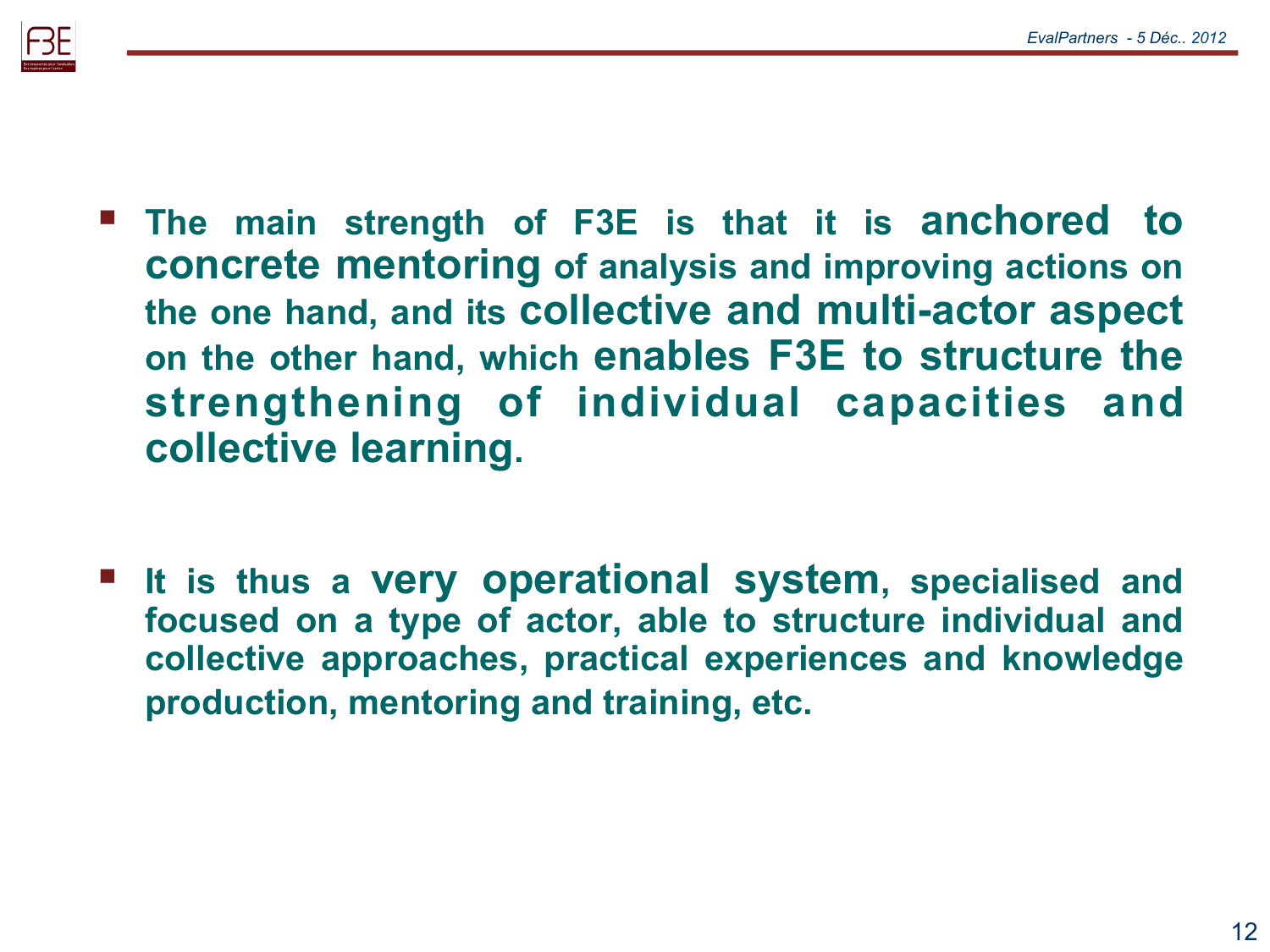

#### **Another factor in F3E's success lies in the expansion of its base with a simultaneous strengthening of F3E's networking aspect.**

**Although this expansion has brought about diversification in its ranks, F3E is made up of actors who operate in the same field, that of development** *;* **this uniqueness of action is an important element in collective identity and thus the building of similar interests and a common culture around evaluation practices.**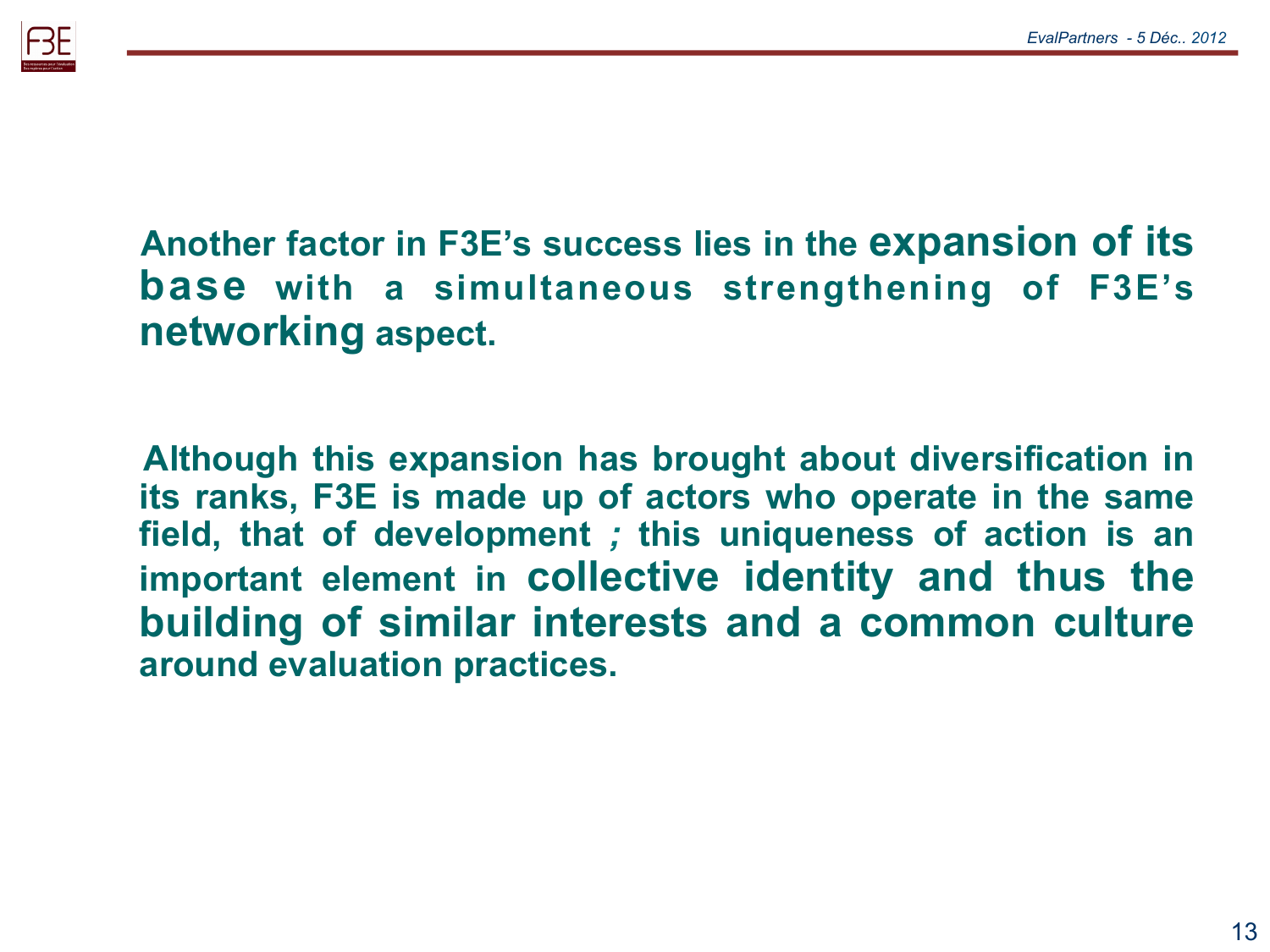

 **The last key factor (and not the least) is an effective and constructive partnership with public authorities since F3E's creation, even though the institutional context is shifting and has evolved significantly since the 1990s.** 

 **Indeed, F3E is supported by the French Government without being strongly pressured in its strategic and institutional choices; this is the result of a culture of dialogue and cooperation that allows for a better reconciliation of the issues of accountability and learning.**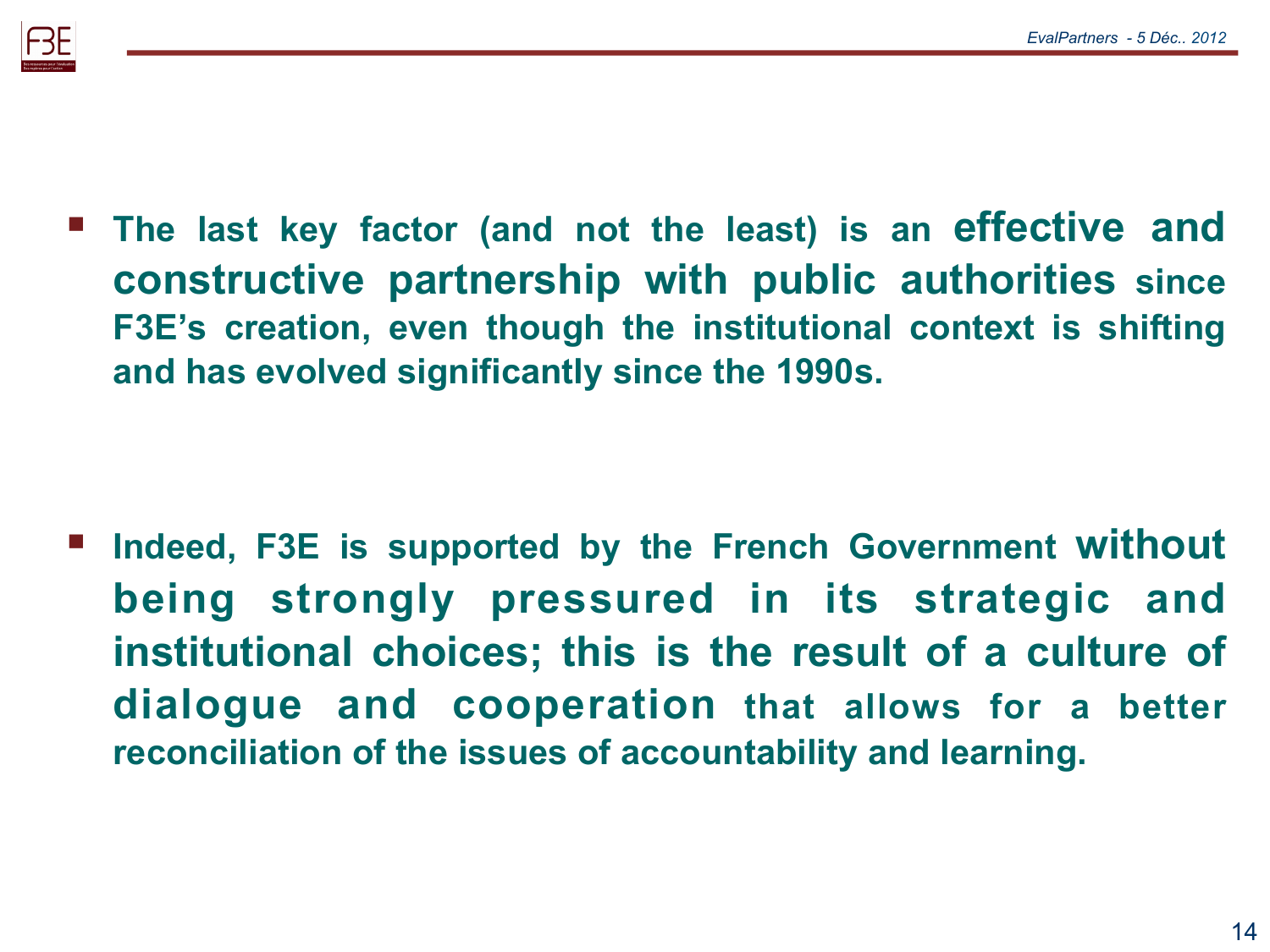

## *4. Key sessons learned and advice to share*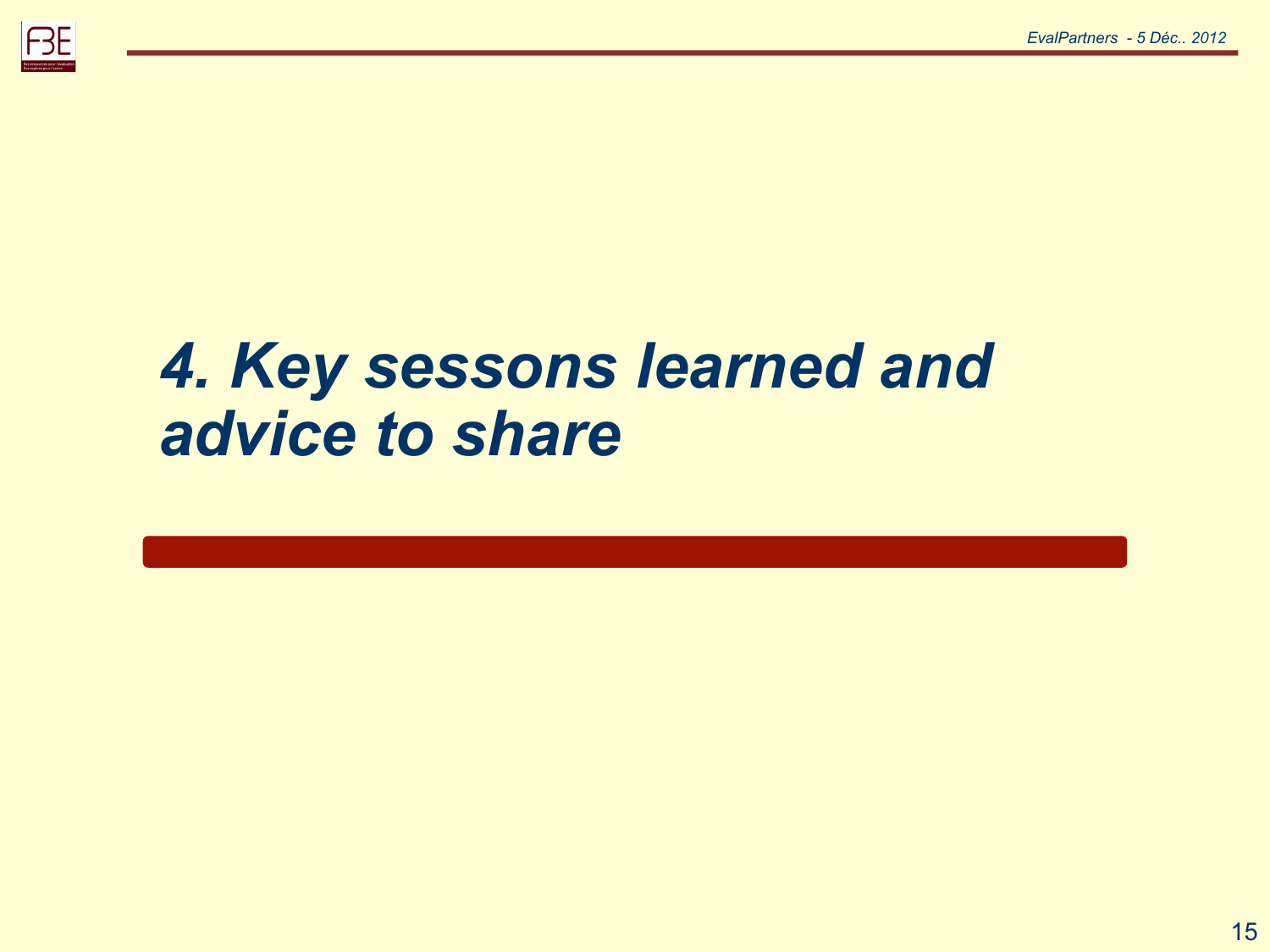

 **The main lesson learned is that the promotion of evaluation must be done as concretely as possible, based on what it produces and its real usefulness: this is what is at issue in promoting the process and results of evaluations.** 

 **This promotion must be done first on an individual scale, that is, at the level of the organisation sponsoring the evaluation, but also in a more collective and crosscutting way, that is, by sharing among actors the points learned from evaluations having to do with shared subjects.**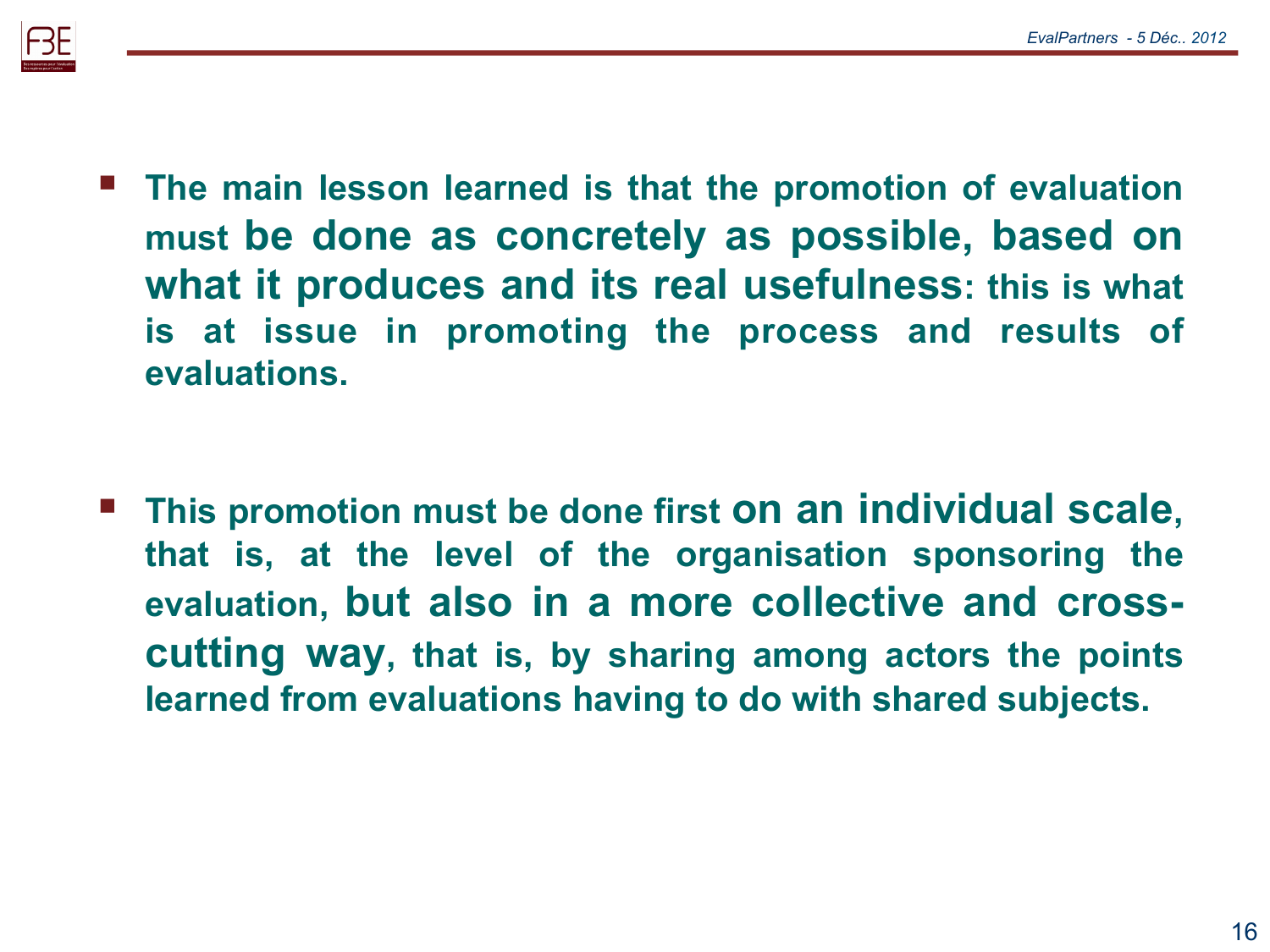

- **This central issue of promoting evaluation assumes that the actors agree to share and open the results of their evaluations to debate.**
- **The principle of collective benefits that forms the foundations of F3E has, since its creation, allowed it to give free access to evaluation reports to all of its members.**
- **Since the mid-2000s, F3E members have agreed to share their evaluation reports on-line at the F3E site being made available to non-members.**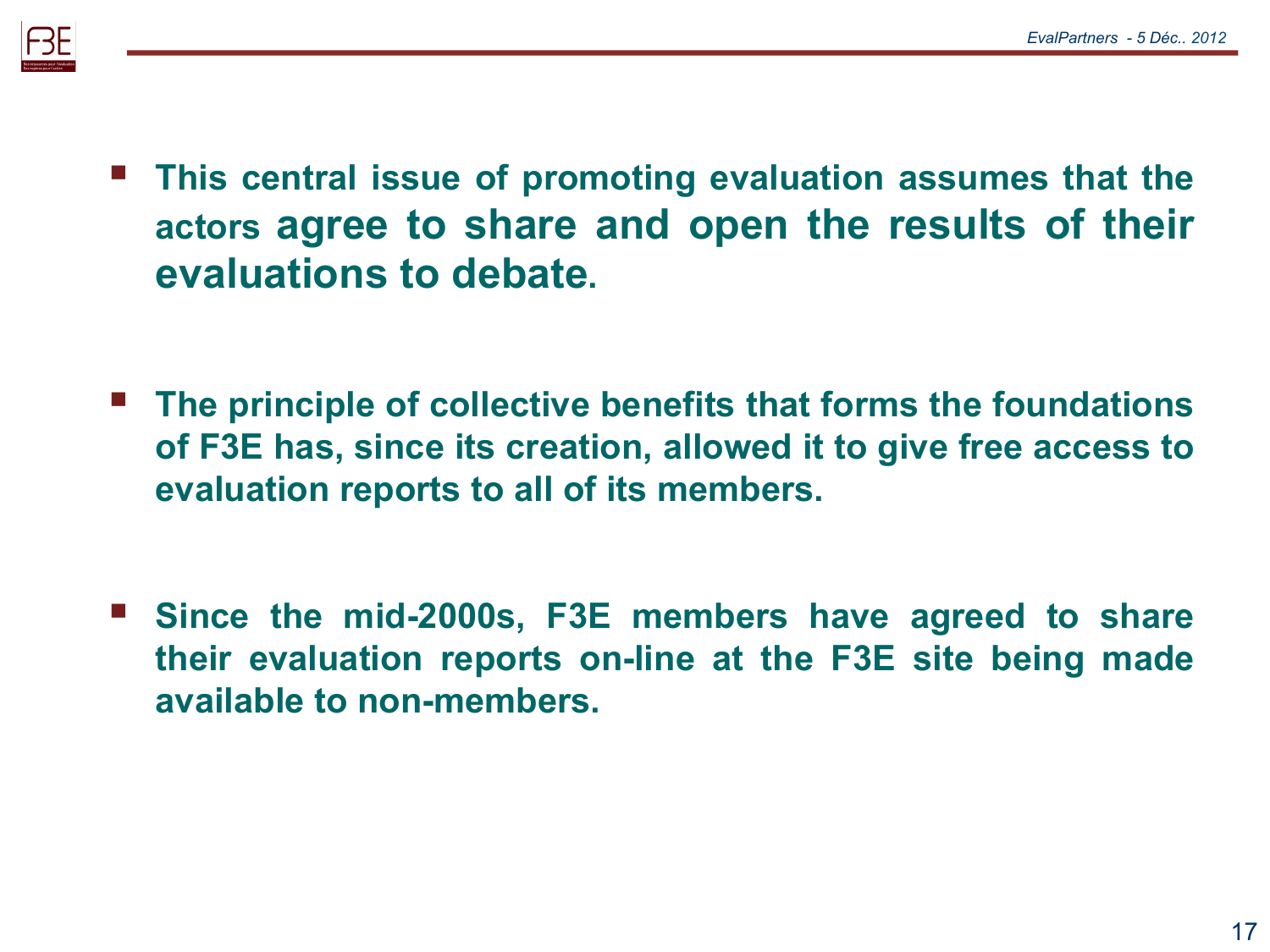

 **An innovative aspect of F3E lies in the fact that it incorporates some complementary functions of a resource centre such as mentoring, co-funding, promotion, training, the production and dissemination of knowledge, and advocacy.** 

 **This complementarity enables F3E to develop its activities in a virtuous process of managing a knowledge cycle : analysis, appropriation, application.**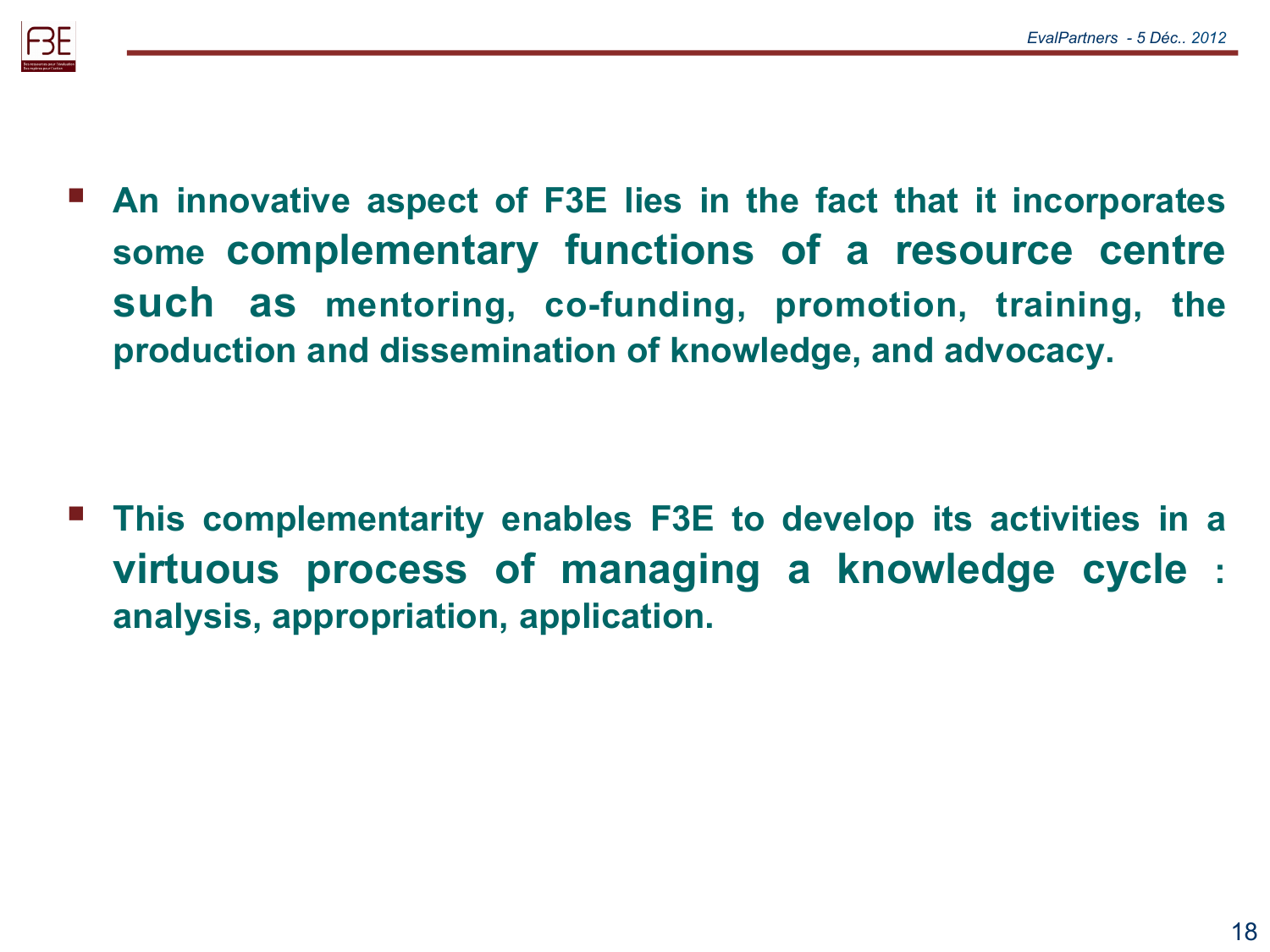

 **Another innovative aspect is that F3E reconciles individual and collective learning by linking its members in a network, which creates confidence, inter-knowledge and reciprocal interests.** 

 **This networking particularly facilitates the anchoring of F3E's actions around the concrete activities and needs of its actors; this very operational dimension of F3E's activity is a powerful leverage for disseminating the culture of evaluation to the extent that it promotes the demand for evaluation and uses the expertise of the NSAs themselves to formulate that demand and identify the type of external expertise to call upon in response.**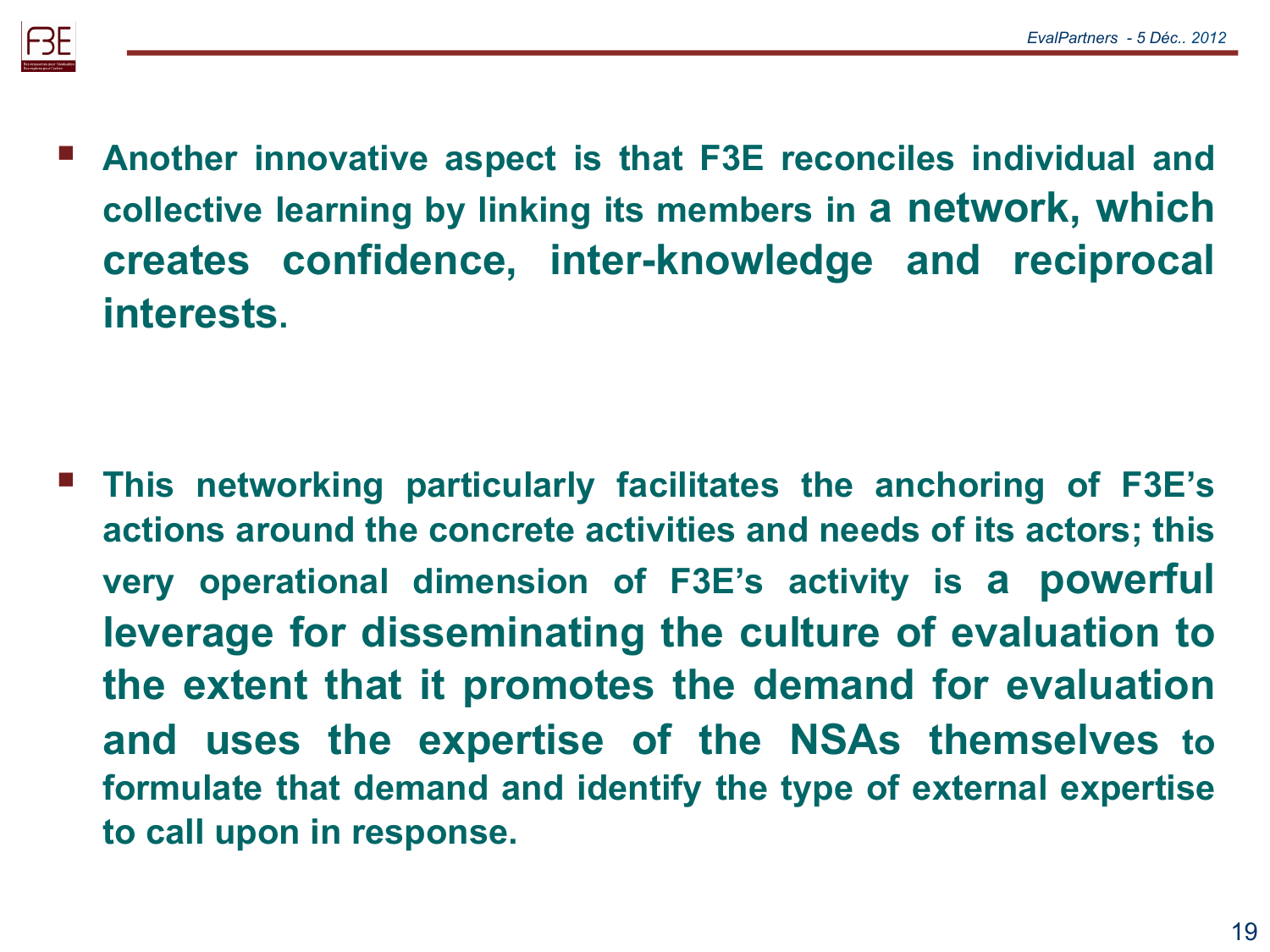



### *5. Next steps*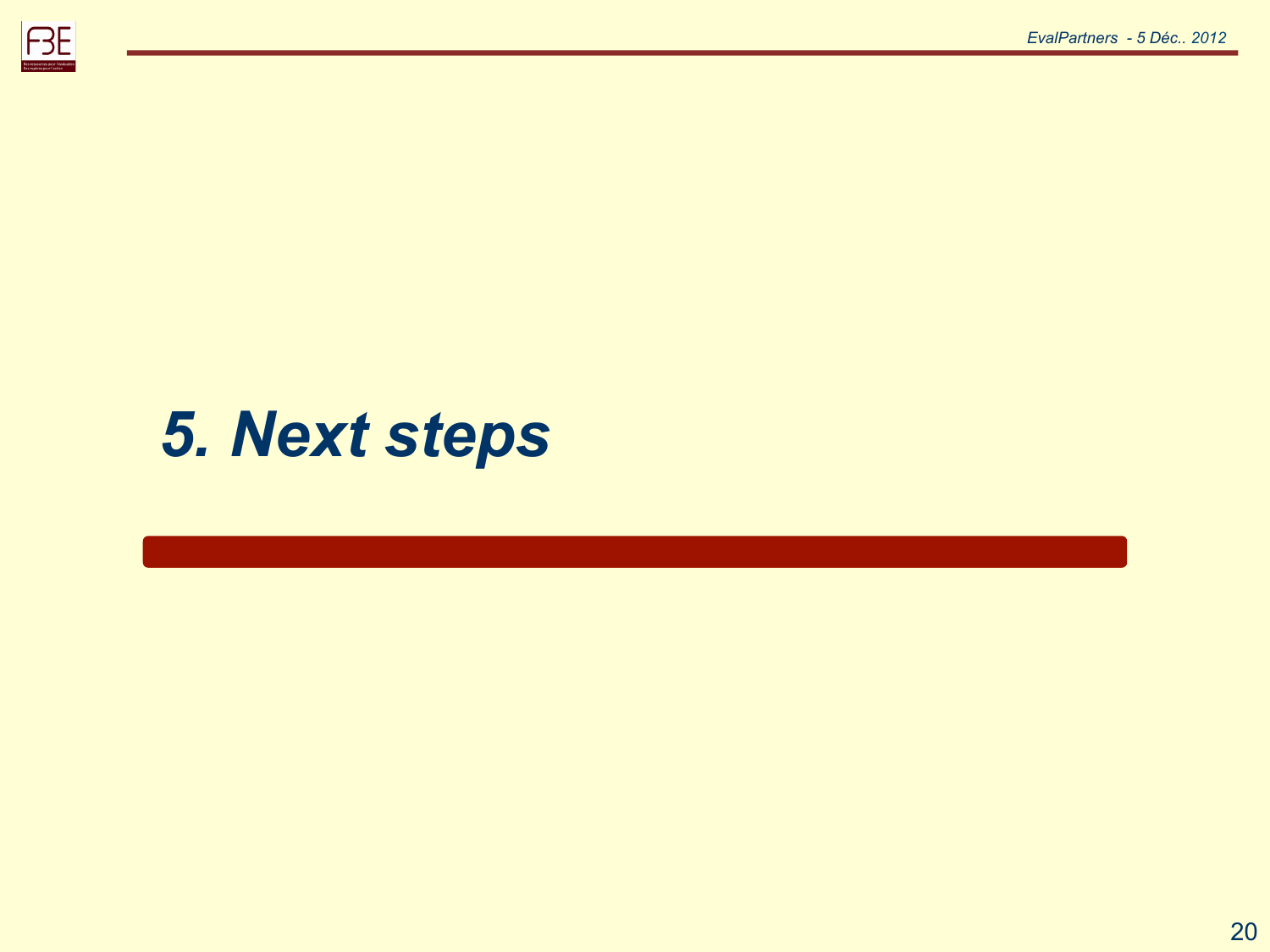

 **F3E will pursue the work already started on quality approaches in order to situate evaluation more forcefully in a perspective of organisational strengthening.** 

 **The direction chosen is to design a process of global quality management that offers a framework of organisational learning and continued improvement in which the culture of evaluation as promoted by F3E can find its meaning.**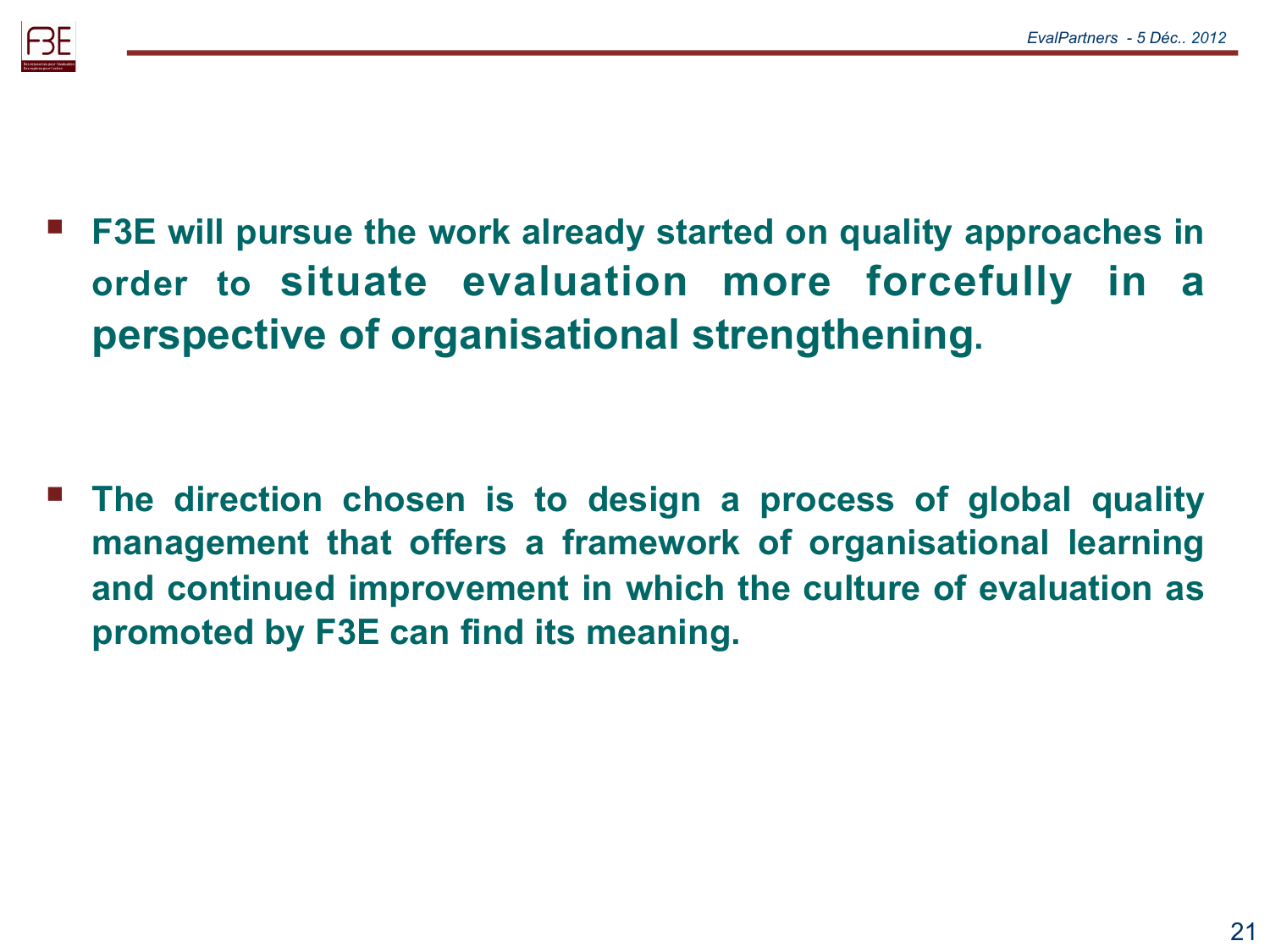

 **In its efforts to strengthen itself institutionally, F3E is currently drawing up its own charter, which will enable F3E to reinforce its institutional visibility, collective identity and advocacy in favour of a culture of evaluation, quality and impact.** 

 **F3E particularly intends to strengthen its advocacy for an evaluation approach that takes into account the complexity of the reality to which it is applied as well as the issues specific to the interaction of multiple development actors.**